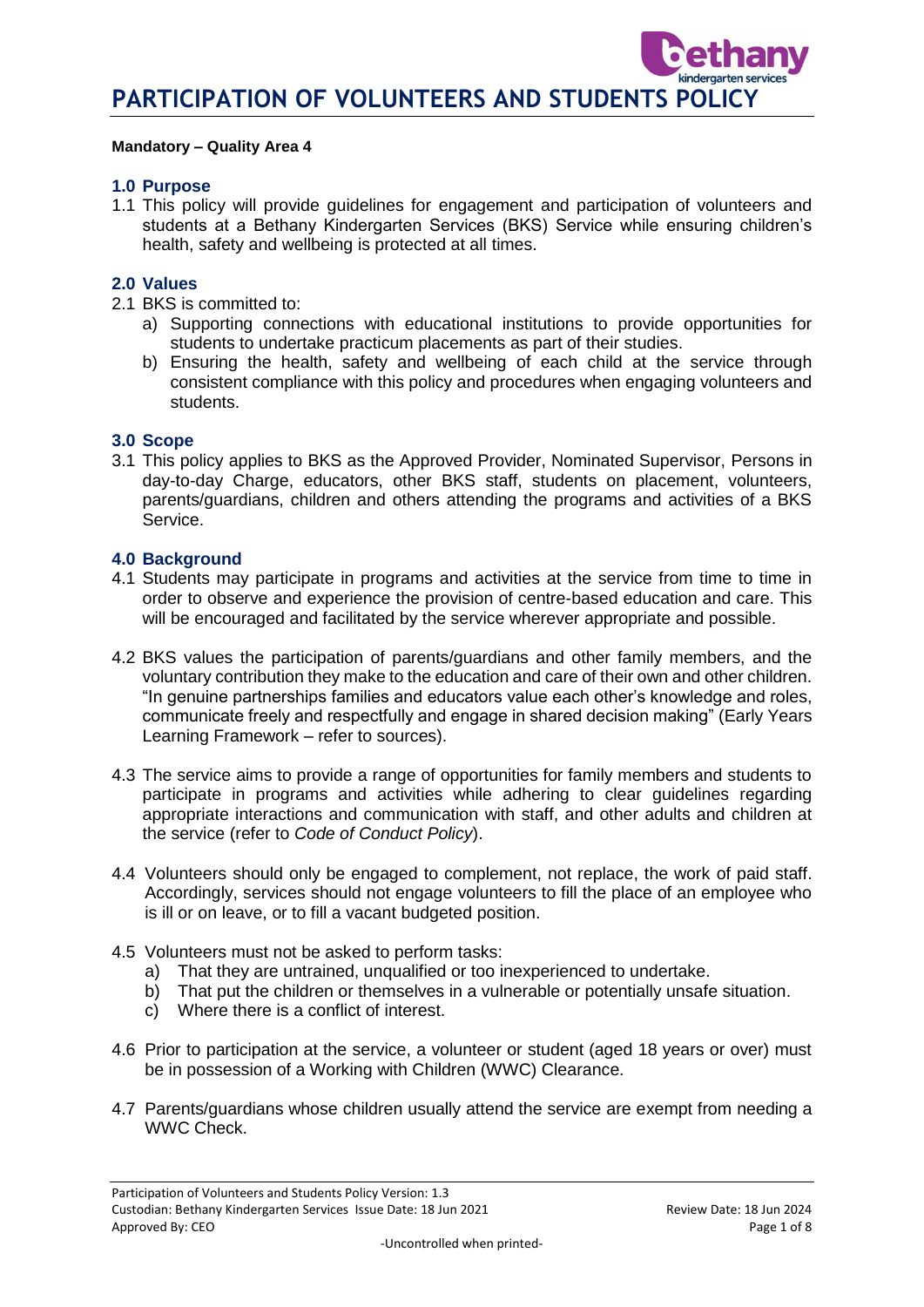4.8 In line with Child Safe Standard 4 and the Child Safe Environment Policy, prior to engaging a volunteer or student an assessment should be undertaken of the nature of the responsibility to determine whether a position description is required, and based on that whether an interview and referee checks are required.

## **5.0 Definitions**

- 5.1 The terms defined in this section relate specifically to this policy. For commonly used terms e.g. Approved Provider, Nominated Supervisor, Regulatory Authority etc. refer to the General Definitions section of this manual.
- 5.2 **Child-related work:** In relation to the WWC Check, child-related work includes work with children which may involve physical contact, face-to-face contact, oral, written or electronic communication.
- 5.3 **Conflict of interest:** (in relation to this policy) refers to an interest that may affect, or may appear reasonably likely to affect, the judgement or conduct of the volunteer, or may impair their independence or loyalty to the service. A conflict of interest can arise from avoiding personal losses as well as gaining personal advantage, whether financial or otherwise, and may not only involve the volunteer, but also their relatives, friends or business associates.
- 5.4 **Staff record:** A record which the Approved Provider of a centre-based service must keep containing information about the Nominated Supervisor, the Educational Leader, staff, volunteers, students and the Responsible Person at a service (Regulations 146–149). A sample staff record is available on the ACECQA website: http://www.acecqa.gov.au/
- 5.5 **Student:** a person undertaking a practicum placement as part of a recognised early childhood qualification. This student will be supported by an educational institution in the completion of their placement.
- 5.6 **Volunteer:** a person who willingly undertakes defined activities to support the education and care programs at a service in an unpaid or honorary capacity. These activities may include child-related work, administrative tasks, or preparing materials or food.
- 5.7 **Working with Children (WWC) Check:** the clearance is a legal requirement under the Working Screening Act 2020 for those undertaking paid or voluntary child-related work in Victoria. The Department of Justice assesses a person's suitability to work with children by examining relevant serious sexual, physical and drug offences in a person's national criminal history and, where appropriate, their professional history.
- 5.8 **Working with Children (WWC) Clearance:** A WWC Clearance is granted to a person under Worker Screening legislation if:
	- a) they have been assessed as suitable to work with children
	- b) there has been no information that, if the person worked with children, they would pose a risk to those children
	- c) they are not prohibited from attempting to obtain, undertake or remain in child-related employment.

# **6.0 Procedure**

- 6.1 **BKS as the Approved Provider is responsible for:**
	- a) developing guidelines for accepting applications from volunteers and students to work at the service in consultation with the Nominated Supervisor and educators and which are aligned with the Child Safe Environment Policy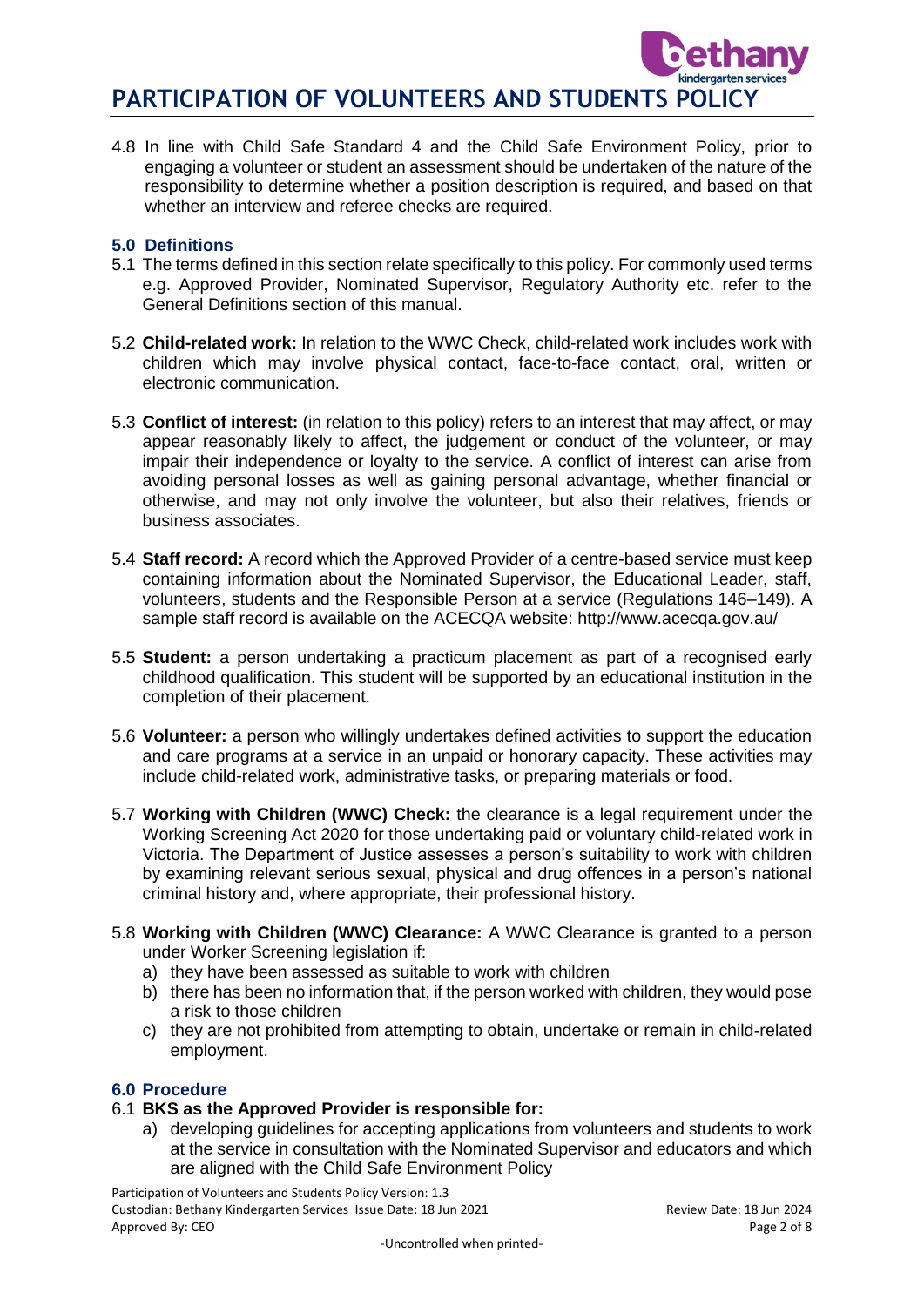- b) accepting or rejecting a potential volunteer/student based on the circumstances of the service at the time, in consultation with the Nominated Supervisor
- c) ensuring that children being educated and cared for by the service are adequately supervised, and the legislated educator-to-child ratios are complied with at all times (Regulations 123, 355, 360) (refer to Supervision of Children Policy)
- d) checking the status of the Working with Children (WWC) Clearance of volunteers and students where required, and ensuring that the details are recorded in the service register
- e) ensuring that the staff record contains the name, address and date of birth of volunteers and students attending the service (Regulations 145, 149(1))
- f) keeping a record for each day on which each student or volunteer participates with the date and the hours of participation (Regulation 149(2))
- g) ensuring that volunteers, students and parents/guardians are adequately supervised at all times, and that the health, safety and wellbeing of children at the service is protected
- h) ensuring that volunteers, students and parents/guardians are not left with sole supervision of individual children or groups of children
- i) ensuring that the Nominated Supervisor, educators and other staff, volunteers and students on placement at the service are not affected by alcohol or drugs (including prescription medication) that would impair their capacity to supervise or provide education and care to children (Regulation 83)
- j) ensuring that parents/guardians of a child attending the service can enter the service premises at any time that the child is being educated and cared for, except where this may pose a risk to the safety of children or staff, or conflict with any duty of BKS as the Approved Provider, Nominated Supervisor or educators under the law (Regulation 157)
- k) developing a range of strategies to enable and encourage the participation and involvement of parents/guardians at the service
- l) providing volunteers, students and parents/guardians with access to all service policies and procedures, and a copy of the Education and Care Services National Regulations 2011
- m) ensuring that volunteers/students and parents/guardians comply with the National Regulations and all service policies and procedures, including the Code of Conduct Policy, while attending the service
- n) developing an induction checklist for volunteers and students attending the service (refer to Attachment 1 –induction checklist for volunteers/students) in consultation with the Nominated Supervisor and educators.

# 6.2 **The Nominated Supervisor is responsible for:**

- a) assisting BKS as the Approved Provider to develop guidelines for applications from volunteers/students to work at the service and which are aligned with the Child Safe Environment Policy
- b) assisting BKS as the Approved Provider with decisions in relation to accepting/rejecting a potential volunteer or student based on the circumstances of the service at the time
- c) ensuring that children being educated and cared for by the service are adequately supervised, and the legislated educator-to-child ratios are complied with at all times (Regulations 123, 355, 360) (refer to Supervision of Children Policy)
- d) ensuring that, where required, that volunteers/students only commence at the service with a Working with Children's Clearance, and that details are included on the staff record

services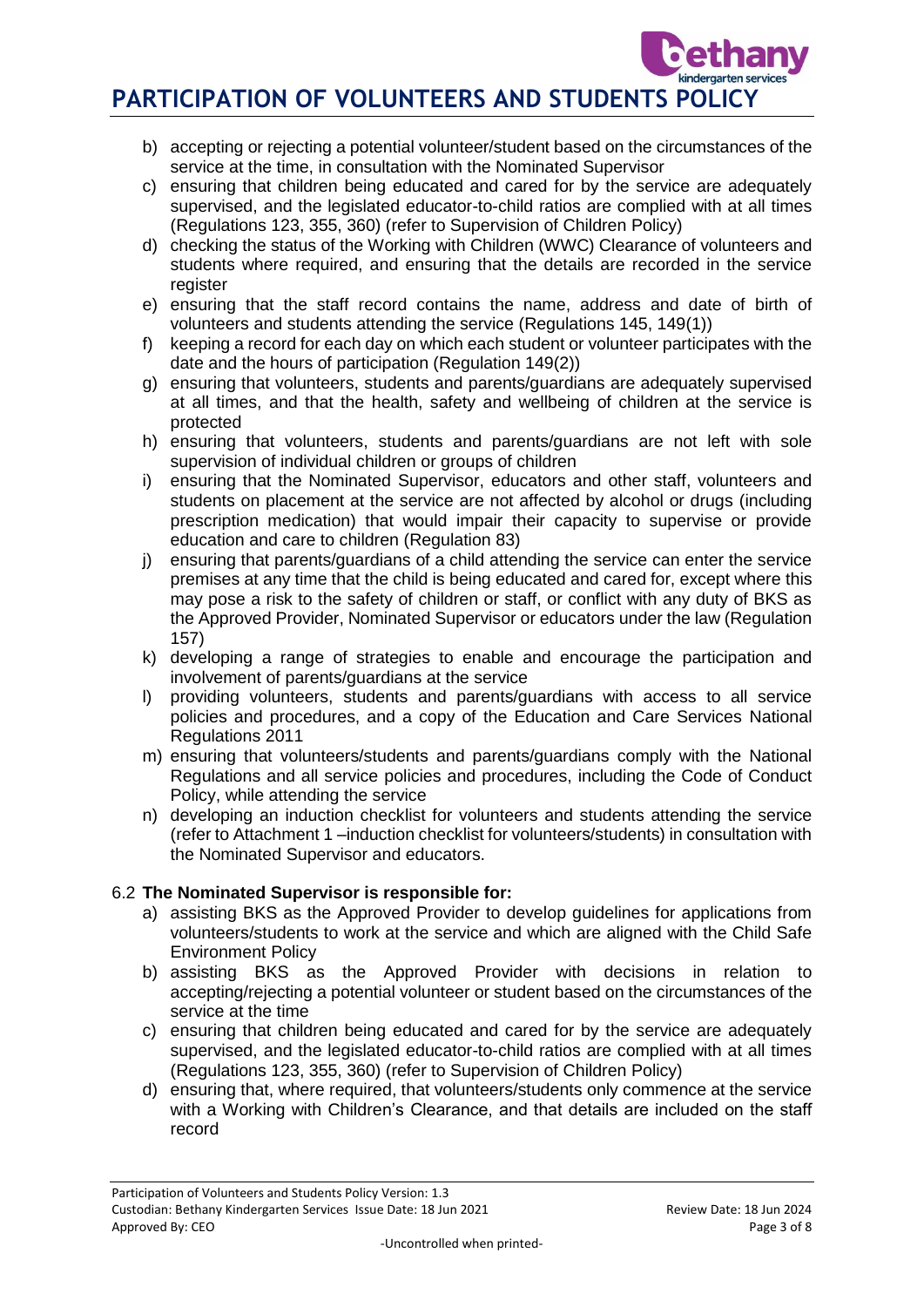- e) ensuring that volunteers, students and parents/guardians are adequately supervised at all times when participating in the service, and that the health, safety and wellbeing of children at the service is protected
- f) ensuring that volunteers/students and parents/guardians are not left with sole supervision of individual children or groups of children
- g) ensuring that parents/guardians of a child attending the service can enter the service premises at any time that the child is being educated and cared for, except where this may pose a risk to the safety of children or staff, or conflict with any duty of the Approved Provider, Nominated Supervisor or educators under the law (Regulation 157)
- h) ensuring strategies are in place to enable and encourage the participation and involvement of parents/guardians at the service
- i) providing volunteers, students and parents/guardians with access to all service policies and procedures, and a copy of the Education and Care Services National Regulations 2011
- j) ensuring that volunteers/students and parents/guardians comply with the National Regulations and all service policies and procedures, including the Code of Conduct Policy, while attending the service
- k) assisting BKS as the Approved Provider to develop an induction checklist for volunteers and students at the service (refer to Attachment 1 – Sample induction checklist for volunteers and students)
- l) ensuring that volunteers/students have completed the induction checklist (refer to Attachment 1) and have been provided with a copy of the staff handbook, if applicable.

# 6.3 **Educators are responsible for:**

- a) assisting BKS as the Approved Provider and Nominated Supervisor to develop guidelines for applications from volunteers/students to work at the service and are aligned with the Child Safe Environment Policy
- b) ensuring that children being educated and cared for by the service are adequately supervised, and the legislated educator-to-child ratios are complied with at all times (refer to Supervision of Children Policy)
- c) providing volunteers, students and parents/guardians with access to all service policies and procedures, and a copy of the Education and Care Services National Regulations 2011
- d) ensuring that volunteers/students and parents/guardians comply with the National Regulations and all service policies and procedures, including the Code of Conduct Policy, while attending the service
- e) ensuring that volunteers, students and parents/guardians are adequately supervised at all times, and that the health, safety and wellbeing of children at the service is protected
- f) ensuring that volunteers, students and parents/guardians are not left with sole supervision of individual children or groups of children
- g) enabling parents/guardians of children attending the service to access the service premises at any time the child is being educated and cared for except where this poses a risk to the safety of children and/or staff
- h) encouraging the participation and involvement of parents/guardians at the service
- i) assisting BKS as the Approved Provider and Nominated Supervisor to develop an induction checklist for volunteers and students at the service (refer to Attachment 1 – induction checklist for volunteers/students)
- j) assisting volunteers and students to understand the requirements of this policy and the expectations of the service.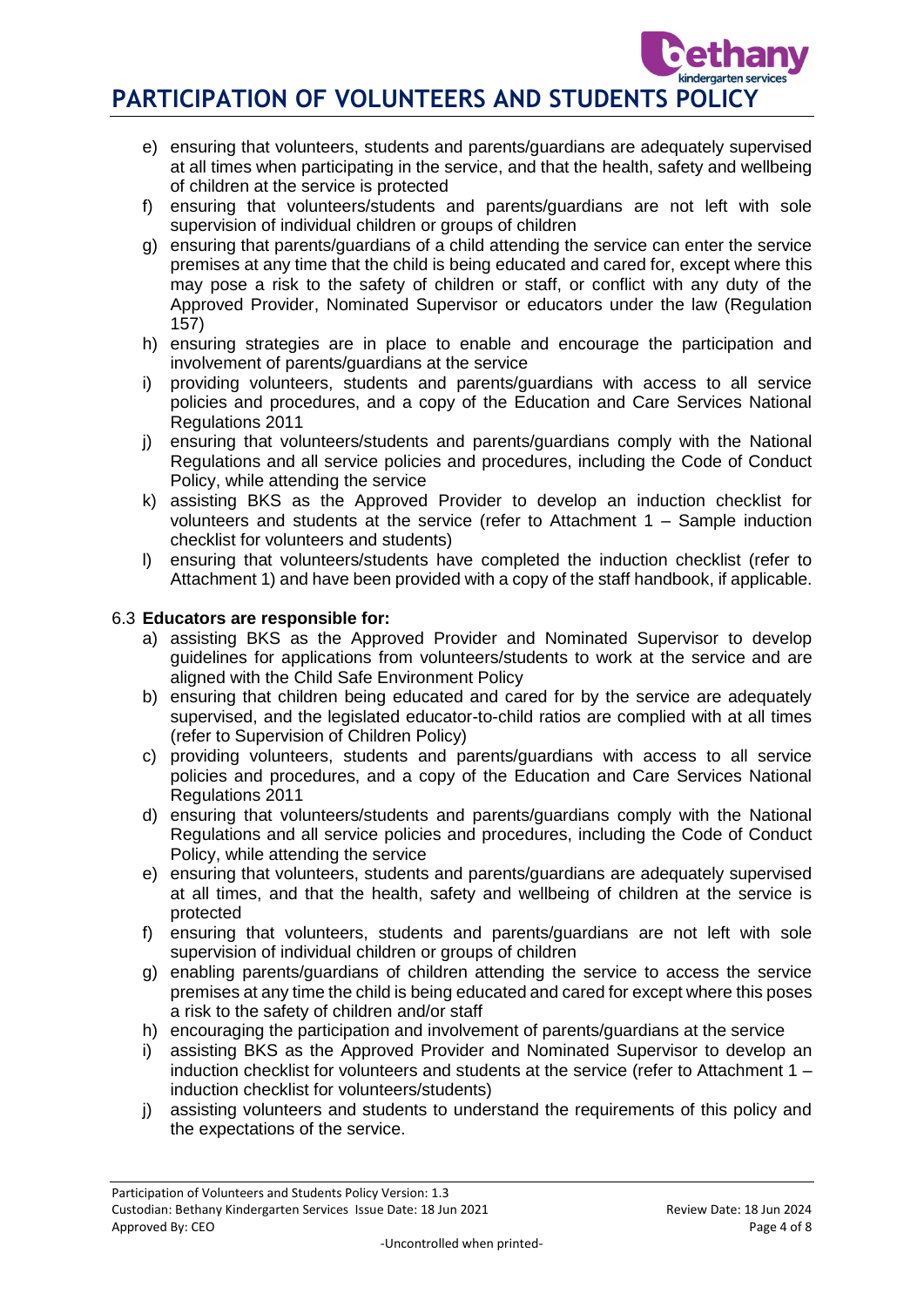## 6.4 **Volunteers and students, while at the service, are responsible for:**

- a) ensuring they have provided all details required to complete the staff record
- b) undertaking a Working with Children (WWC) Check
- c) understanding and acknowledging the requirement for confidentiality of all information relating to educators and families within the service (refer to Privacy and Confidentiality Policy)
- d) complying with the requirements of the Education and Care Services National Regulations 2011 and with all service policies and procedures, including the Code of Conduct Policy, while at the service
- e) undertaking the induction process and completing the induction checklist (refer to Attachment 1) prior to commencement at the service
- f) following the directions of staff at the service at all times to ensure that the health, safety and wellbeing of children is protected.

## 6.5 **Parents/guardians are responsible for:**

- a) complying with the requirements of the Education and Care Services National Regulations 2011 and with all service policies and procedures, including the Code of Conduct Policy and Privacy and Confidentiality Policy while attending the service
- b) following the directions of staff at the service at all times to ensure that the health, safety and wellbeing of children is protected.

# **7.0 Evaluation**

- 7.1 In order to assess whether the values and purposes of the policy have been achieved, BKS as the Approved Provider will:
	- a) check staff records on a regular basis to ensure details of students and volunteers and where appropriate parents/guardians are maintained in line with all legislative requirements as outlined in the policy
	- b) seek feedback from those groups affected by the policy regarding its effectiveness
	- c) monitor the implementation, compliance, complaints and incidents in relation to this policy
	- d) keep the policy up to date with current legislation, research, policy and best practice
	- e) revise the policy and procedures as part of the service's policy review cycle, or as required
	- f) notify parents/guardians at least 14 days before making any changes to this policy or its procedures.

## **8.0 Attachments**

8.1 Attachment 1: Induction checklist for volunteers/students

## **9.0 Related Bethany policies and procedures**

- 9.1 Bethany Group:
	- a) Duty of Care Policy
	- b) Child Safety and Wellbeing Policy
	- c) Pre-Employment Safety Screening Procedure
	- d) Recruitment, Selection and Appointment Procedure
	- e) Responding to Disclosures, Allegations and Suspicions of Abuse

## 9.2 Bethany Kindergarten Services Ltd.:

- a) Child Safe Environment Policy
- b) Code of Conduct Policy
- c) Delivery and Collection of Children Policy
- d) Determining Responsible Person Policy
- e) Inclusion and Equity Policy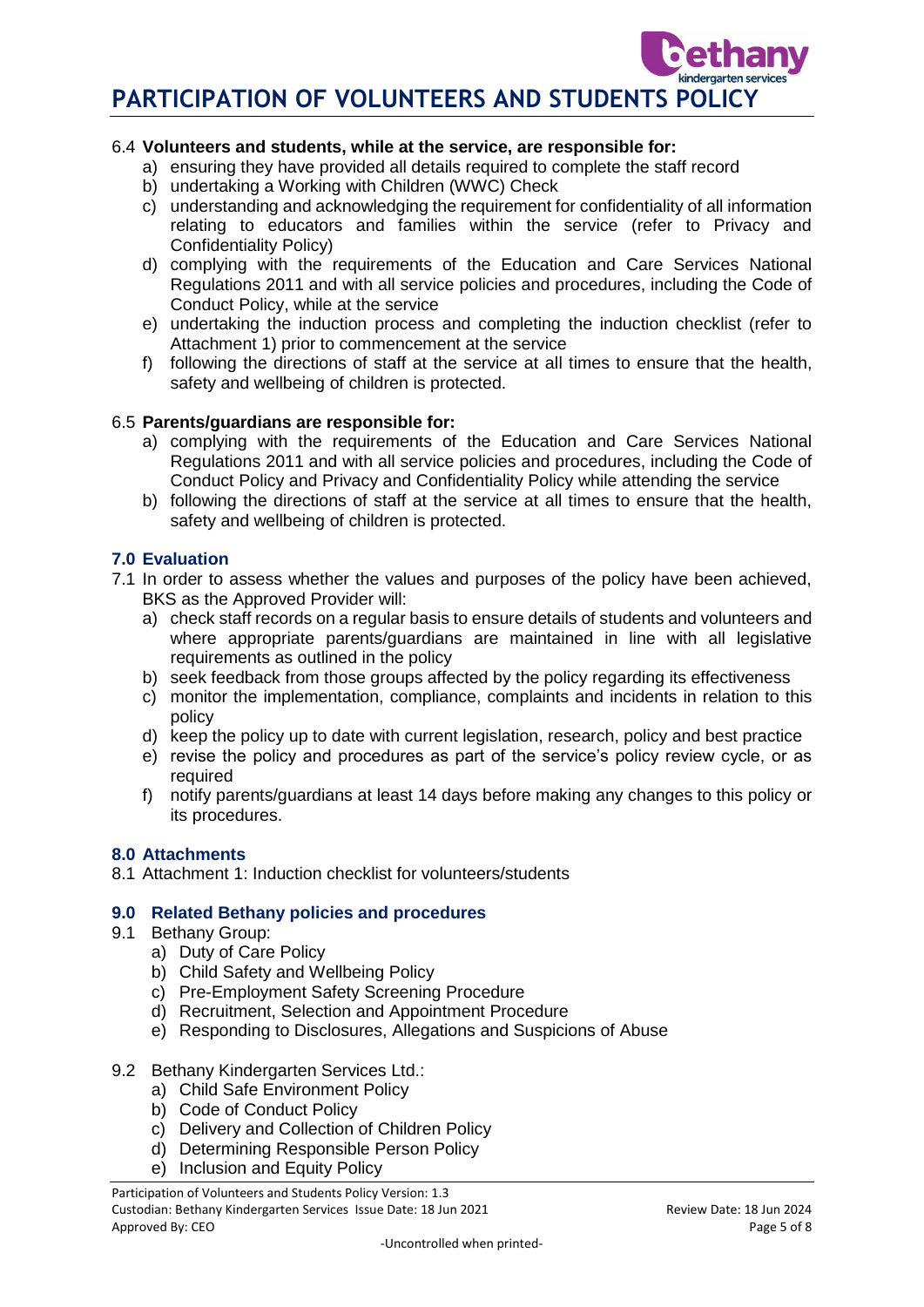- f) Interactions with Children Policy
- g) Occupational Health and Safety Policy
- h) Privacy and Confidentiality Policy
- i) Staffing Policy
- j) Supervision of Children Policy

## **10.0 Relevant legislation and standards**

- 10.1 Relevant legislation and standards include but are not limited to:
	- a) Child Safe Standards
	- b) Education and Care Services National Law Act 2010
	- c) Education and Care Services National Regulations 2011
	- d) Equal Opportunity Act 2010 (Vic)
	- e) Fair Work Act 2009 (Cth)
	- f) National Quality Standard, Quality Area 4: Staffing Arrangements
	- g) Occupational Health and Safety Act 2004 (Vic)
	- h) Worker Screening Act 2020 (Vic)
	- i) Worker Screening Regulations 2021 (Vic)

# **11.0 Sources**

- a) Australian Children's Education and Care Quality Authority (ACECQA): [www.acecqa.gov.au](http://www.acecqa.gov.au/)
- b) The Early Years Learning Framework for Australia: Belonging, Being, Becoming: [www.acecqa.gov.au](http://www.acecqa.gov.au/)
- c) A Guide for Creating a Child Safe Organisation (The Commission for Children and Young People) [www.ccyp.vic.gov.au](file://///kpv-sbs/data/BD&G/Communications/Publications/Policy%20Works/2017%20Final%20PolicyWorks/www.ccyp.vic.gov.au)
- d) Working with Children Check Unit, Department of Justice, Victoria: provides details of how to obtain a WWC Check: [www.justice.vic.gov.au/workingwithchildren/](http://www.justice.vic.gov.au/workingwithchildren/)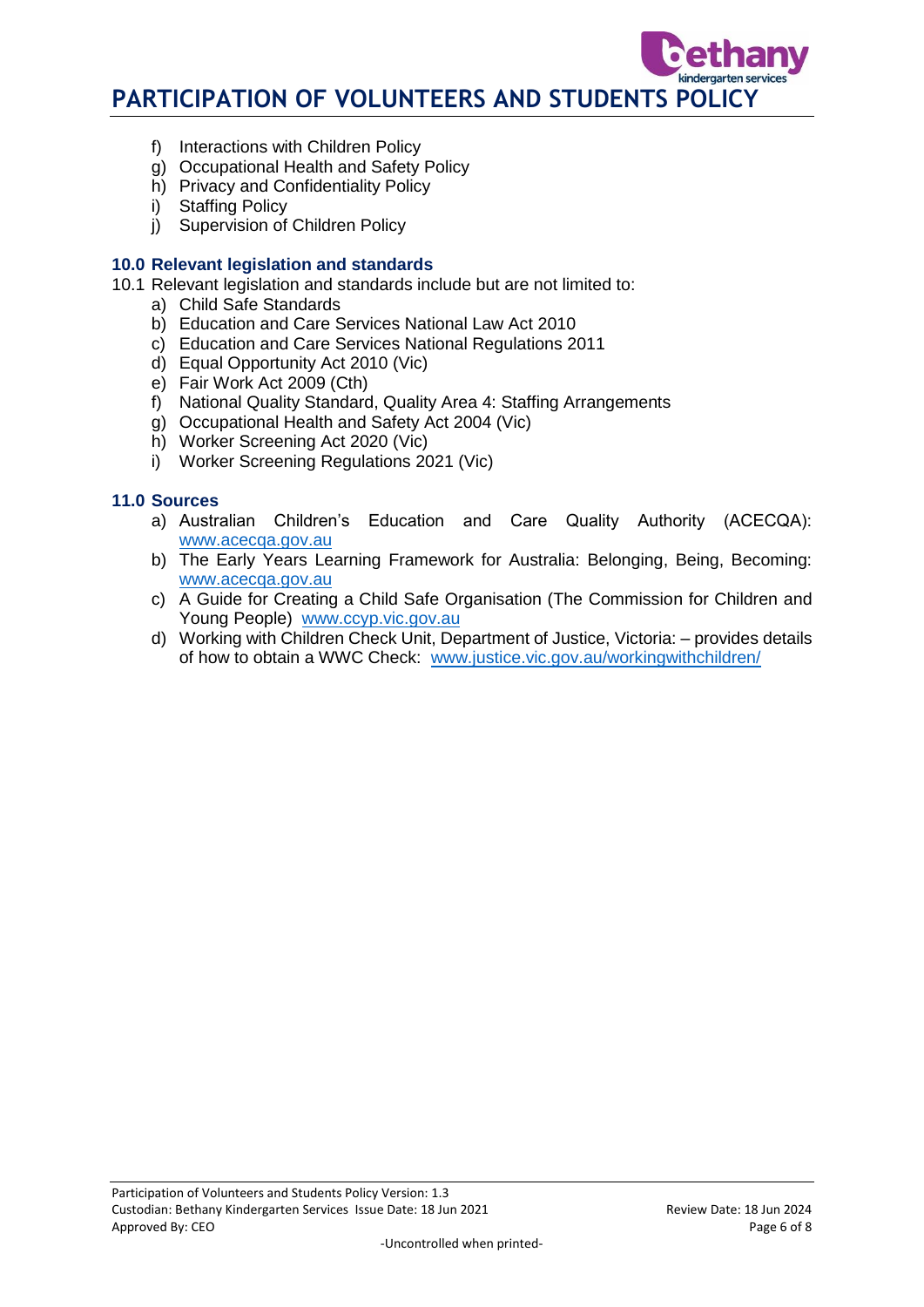#### **ATTACHMENT 1 Induction checklist for volunteers/students**

Name: \_\_\_\_\_\_\_\_\_\_\_\_\_\_\_\_\_\_\_\_\_\_\_\_\_\_\_\_\_\_\_\_\_\_\_\_\_\_\_\_\_\_\_\_\_ Date: \_\_\_\_\_\_\_\_\_\_\_\_\_\_\_

services

To be completed by all volunteers and students participating at a BKS Service and returned to the Nominated Supervisor prior to commencing at the service.

|                                                                                                                                                                                                        | <b>Please tick</b> |
|--------------------------------------------------------------------------------------------------------------------------------------------------------------------------------------------------------|--------------------|
| I have been given access to all the policies and procedures at the service<br>as listed on the BKS website                                                                                             |                    |
| I understand the content of service policies and procedures, including<br>those relating to:                                                                                                           |                    |
| conduct while at the service (Code of Conduct Policy)                                                                                                                                                  |                    |
| emergency, evacuation, fire and safety, including locations of fire<br>extinguishers and emergency exits (Emergency and Evacuation<br>Policy)                                                          |                    |
| accidents at the service (Incident, Injury, Trauma and Illness Policy)                                                                                                                                 |                    |
| dealing with medical conditions (Dealing with Medical Conditions<br>Policy, Asthma Policy, Anaphylaxis Policy, Diabetes Policy, Epilepsy<br>Policy and Administration of Medication Policy)            |                    |
| good hygiene practices (Hygiene Policy)                                                                                                                                                                |                    |
| dealing with infectious diseases (Dealing with Infectious Diseases<br>Policy)                                                                                                                          |                    |
| first aid arrangements for children and adults, including the location<br>of the nearest first aid kit (Administration of First Aid Policy)                                                            |                    |
| daily routines                                                                                                                                                                                         |                    |
| the importance of OHS and following safe work practices<br>(Occupational Health and Safety Policy)                                                                                                     |                    |
| interacting appropriately with children (Interactions with Children<br>Policy)                                                                                                                         |                    |
| reporting of serious incidents and notifiable incidents at the service<br>(Incident, Injury, Trauma and Illness Policy, Complaints and<br>Grievances Policy and Occupational Health and Safety Policy) |                    |
| reporting hazards in the workplace (Occupational Health and Safety<br>Policy)                                                                                                                          |                    |